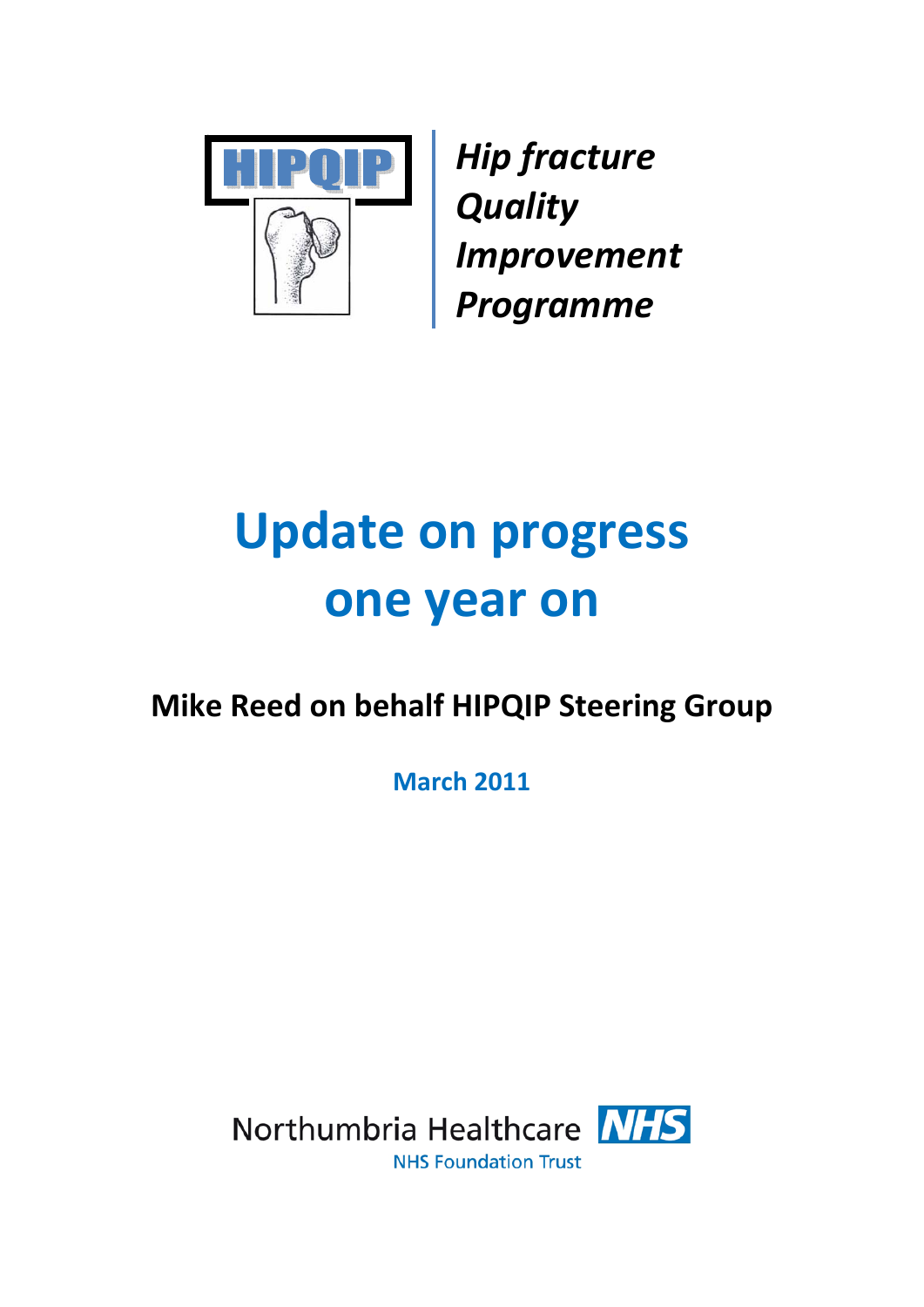# **Introduction**

Hip fracture is a common condition in a frail and elderly group. More women over 50 will have a hip fracture than breast cancer. The risk of dying from a hip fracture is around 10% within 30 days of injury and around 30% of patients die within a year. Survivors often face a life with decreased function with around 15 to 20% of people needing to change residence.

#### **Key improvements made over the last 12 months**

- *79% of patients now get a very effective nerve block on admission to hospital. Previously 0%.*
- *92% of patients achieve best practice tariff, the government incentive for excellent care. 2% in April 2010.*
- *95% of patients have surgery within 36 hours.*
- *Wansbeck and North Tyneside placed first and second in National Hip Fracture Report for patients receiving surgery in 48 hours for 2009‐10*
- *Mortality within 30 days has improved to 9.4%*
- *Excellent patient experience consistently reported by patients and families with monthly average scores >9.3 out of 10 on ward feedback scores*
- *Over 95% of patients who are medically fit are mobilised by day 1 following surgery*
- *A patients and family/carers booklet has been published at the request of patients and carers.*
- *81% of patients now receive additional feeding each day, with the help of specifically appointed nutrition assistants.*
- *Winning £50,000 grant for Transforming Community Services Award from the Strategic Health Authority*

For many years a group of committed individuals at Northumbria have strived to improve care and outcomes for people with hip fracture and in late 2009 a specific quality improvement programme for hip fracture care - HIP QIP - was formed. The steering group defined that the extent of the project was to be Trustwide and improve quality from admission to hospital to discharge home. Within this time, efforts would also be made to improve prevention of further injuries.

The steering group were assigned key projects with the following themes running right through the improvement project:

- *Patient experience.*
- *Nutrition.*
- *Training and education.*
- *Best practice tariff and audit*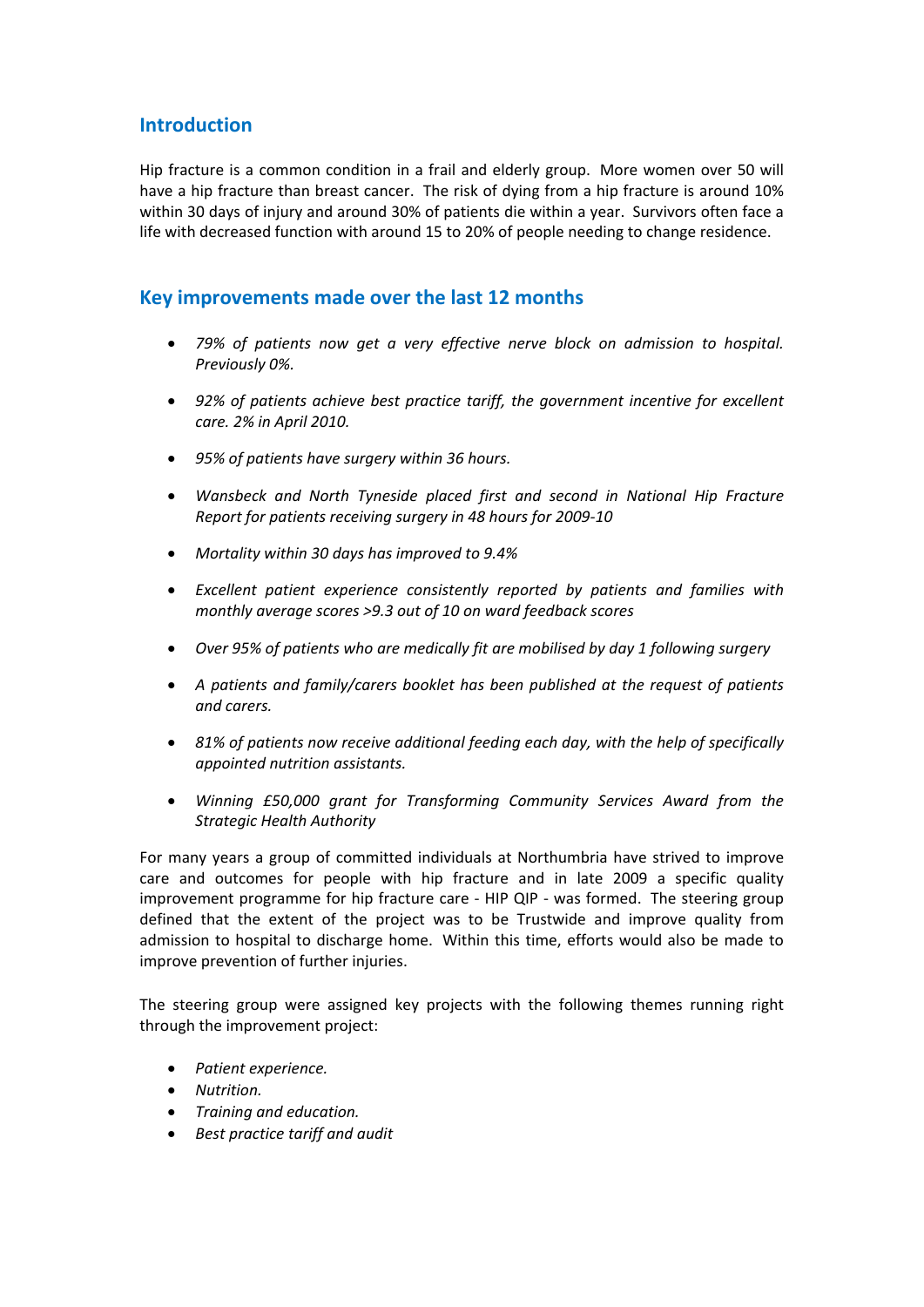In addition steering group members agreed to lead improvement in the following phases of treatment:

- *A&E and pre surgery.*
- *Surgery and post surgery.*
- *Acute rehabilitation ‐ orthopaedic ward and discharge.*
- *Post acute ward/community.*
- *Prevention.*

One of the first objectives of the steering group was to take opinions from the community that cares for these patients and the Northumbria HIP QIP project was formally launched at the Seaton Burn Hotel on the 29 April 2010. The event proved very popular with over 140 interested clinicians, carers and patient representatives attending. One of the key themes in HIP QIP is improving patient experience and as a direct result of that the Kings Fund became interested in the project. They formally included this project in their *Point of Care :Hospital Pathways Programme* and the Kings Fund co‐presented on the launch day. The Kings Fund team have been very supportive in introducing and measuring improvement right through the project.

The report below sets out the progress made in each area of the project.

#### **Patient Experience**

It is increasingly recognised that having staff authentically involved in driving service improvements alongside and through the eyes of patients will give us the best chance of rapid, effective and sustainable change.

Patient experience isn't just an endpoint of care, it should be the start of improving care. Early steps were taken by the Steering Group in 2010 to understand the experience of service users at all points in their pathway, in order to ensure we were much more nimble in the way we respond individually and also at a service and system level. We chose to use a variety of methods: patient shadowing, focus groups, discovery interviews, surveys & experience mapping to engage service users in a variety of ways.

We learnt that we already deliver great service…just not reliably enough for all patients and at all times. There was some evidence for the greatest improvement opportunities around edges of care. Using experienced based co-design (EBD) as the method, - the team has produced an excellent information handbook to support information needs throughout their stay in hospital and particularly to support care at discharge.

The ongoing collection and use of patient feedback has also been built into the local improvement strategy and framework. For the first time patients have been asked opinions about their care whilst on the ward, by an independent observer. This real time information has then been fed back to staff in a collated anonymised fashion, on a fortnightly basis. Experience is rated across 8 core domains of care using the CQC scoring system. Multidisciplinary teams have responded well to real time feedback ‐ latest results show how strong & consistent performance is on both sites – both teams performing above 90% across the domains of care that matter most to patients.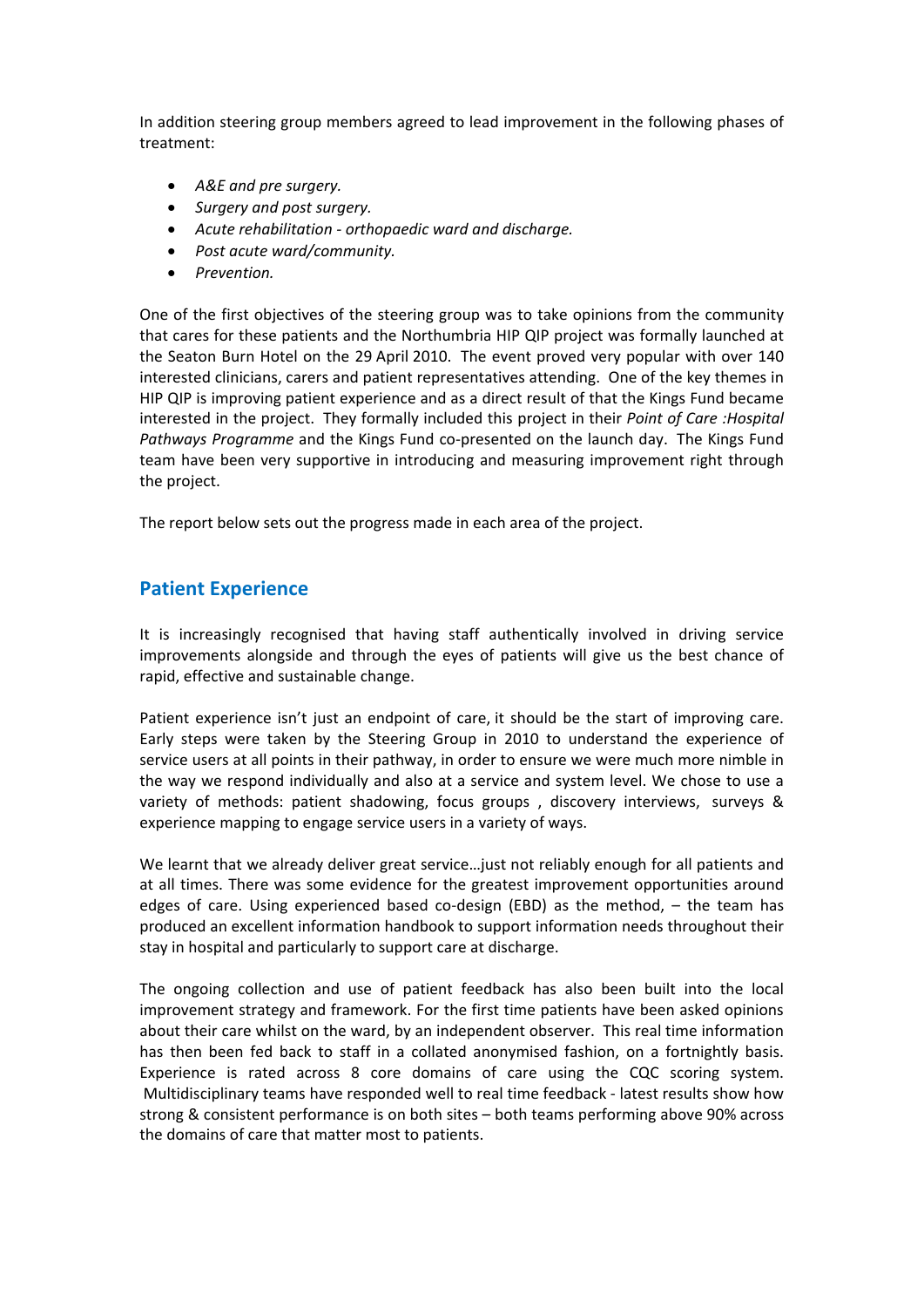#### **Nutrition**

At the very early steering group meetings it became apparent that there was good evidence that specifically targeting hip fracture patients for additional feeding could lead to a reduction in death rates. Although the research study, conducted in Cardiff several years ago, reduced death rates by about 40%, this information appears to have been largely ignored by the national community. The steering group undertook to specifically introduce this in Northumbria in a bid to reduce hip fracture mortality. It was clear from internal bench marking performed by the Trust, and from external bench marking from the National Hip Fracture Database, that our mortality in this group was above average. The group looking at nutrition aimed to improve feeding by specific employed staff and also with recruitment of volunteers from the wider community. In January 2011 two full time staff with the specific remit of providing additional feeding for hip fracture patients were employed across the Trust and now around 80% of hip fracture patients have any additional meal every day. These staff target support patients to choose meals that they like, and also give help to individuals who may struggle to feed themselves.

Nutritional support is just one aspect of the programmes effort to reduce death rates following hip fracture. We hope this whole programme, with the specific inclusion of the nerve blocks provided in the Accident & Emergency Department, will reduce mortality further.

#### **Training and education**

Supporting our staff to provide excellent care after hip fracture is an essential part of the Hip QIP work programme. Specific training has been provided to improve nutrition, pain management, early mobilisation, standardisation of practice and compassionate conversations at the point of care.

In March 2011 both trauma wards had away days with over 50 frontline staff attending specific training on the HIP QIP project and on improving patient experience. The fact that the majority of staff came in their own time is a testament to their enthusiasm.

The collaboration with the King's Fund has also afforded greater opportunities to help our teams create structured processes for quality improvement, developing involvement tools that focus on co‐production and understand the integration between staff engagement and patient involvement processes.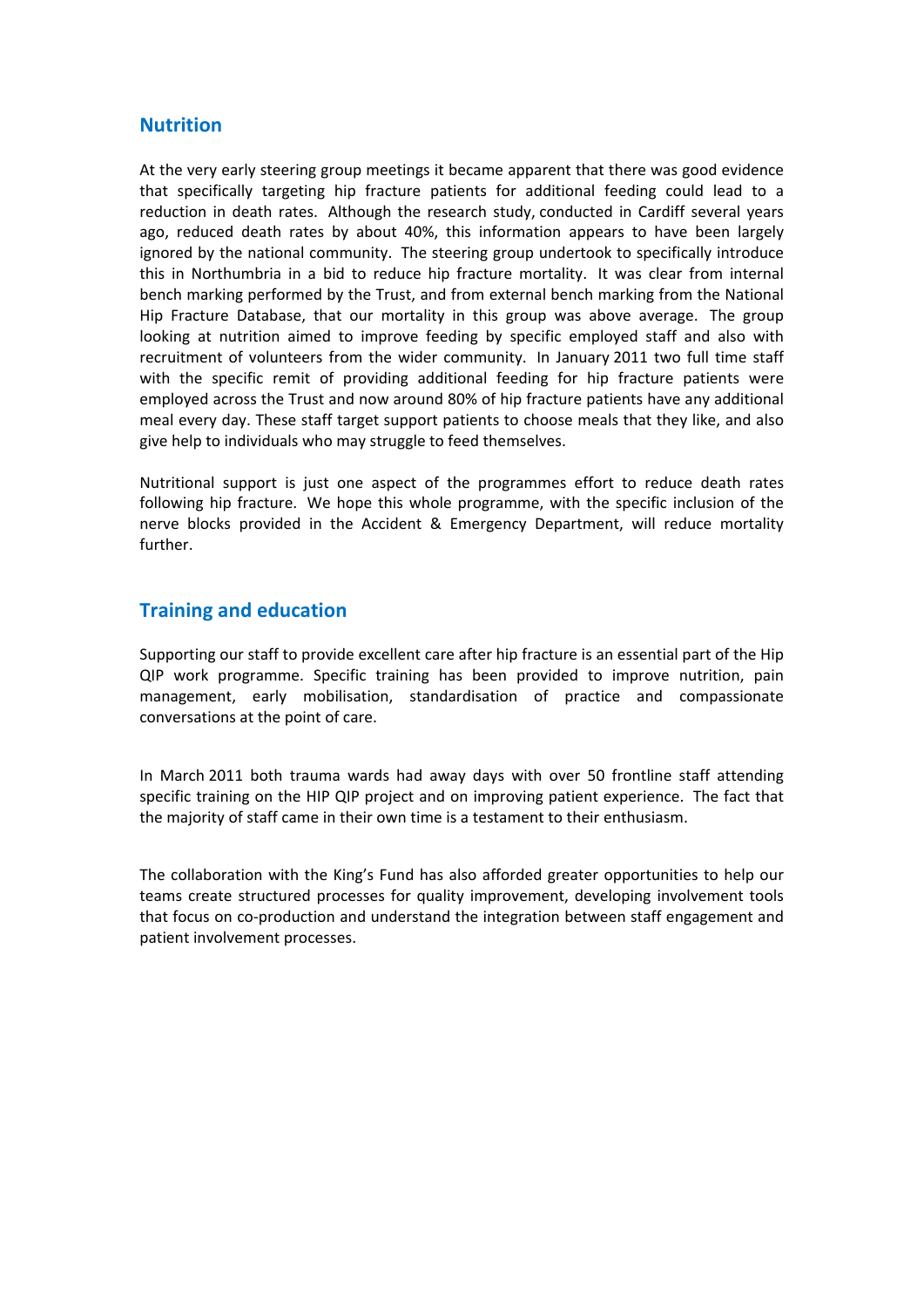#### **Best practice tariff and audit**

Shortly after the hip fracture quality improvement project was conceived the government announced an additional payment called "Best practice tariff" which was to be paid for exceptional care  $-$  £445 for each patient. As well as stimulating great care the tariff has allowed us to reinvest these additional earnings and has allowed appointment of key staff such as the nutrition assistants and the orthogeriatric nurse specialist for North Tyneside. The best practice tariff has four components, which includes a focus on patients having early surgery and good orthogeriatric care. The additional payment is only made when all four components are achieved. In April 2010, when the payment started, we achieved best practice in only one patient. This has improved dramatically over the year, however, and by December 2010 we were achieving "best practice" in 90% of patients. Although best practice tariff identifies four key areas of improvement the steering group were keen to take this much further and a total of 11 targets were set by the team in the form of a quality account. The latest available data for each of these components is shown in the quality Account.

# **Accident and Emergency and Pre Surgery**

At the start of the project there were concerns around delays on getting patients to x-ray to confirm the diagnosis and the group have agreed to improve the percentage of patients getting to x-ray within 1 hour. Very significant progress has been made in terms of pain relief with over 79% of patients having a specific targeted nerve block. As a result of improvement and standardisation of the admission pathway we have been able to prepare patients for theatre much more effectively.

#### **Surgery and Post Surgery**

Access to theatre for this frail patient group has historically been good in Northumbria. Wansbeck Hospital and North Tyneside Hospital were named first and second in the country for providing early access to surgery in the 2010 National Hip Fracture Database Report. The press coverage following this provided a welcome boost to the group. We have made much more progress over the last 12 months however with around 95% of patients getting access to theatre within 36 hours, which is the new streamlined government target. The team looking at improving the surgical pathway have developed a "care bundle" where the aim is that each patient would have all interventions in the bundle. This includes making sure that routine interventions such as antibiotics are delivered but also more innovative ones such as specific skin preparation to reduce infection, and delivery of local anaesthetic at the end of the case to reduce postoperative pain. This local anaesthetic delivery and consequent early mobilisation on the ward, developed by the rehab group, will hopefully lead to a reduced mortality. Certainly a similar "fast track" process in Northumbria's elective hip and knee replacements has led to very low death rates.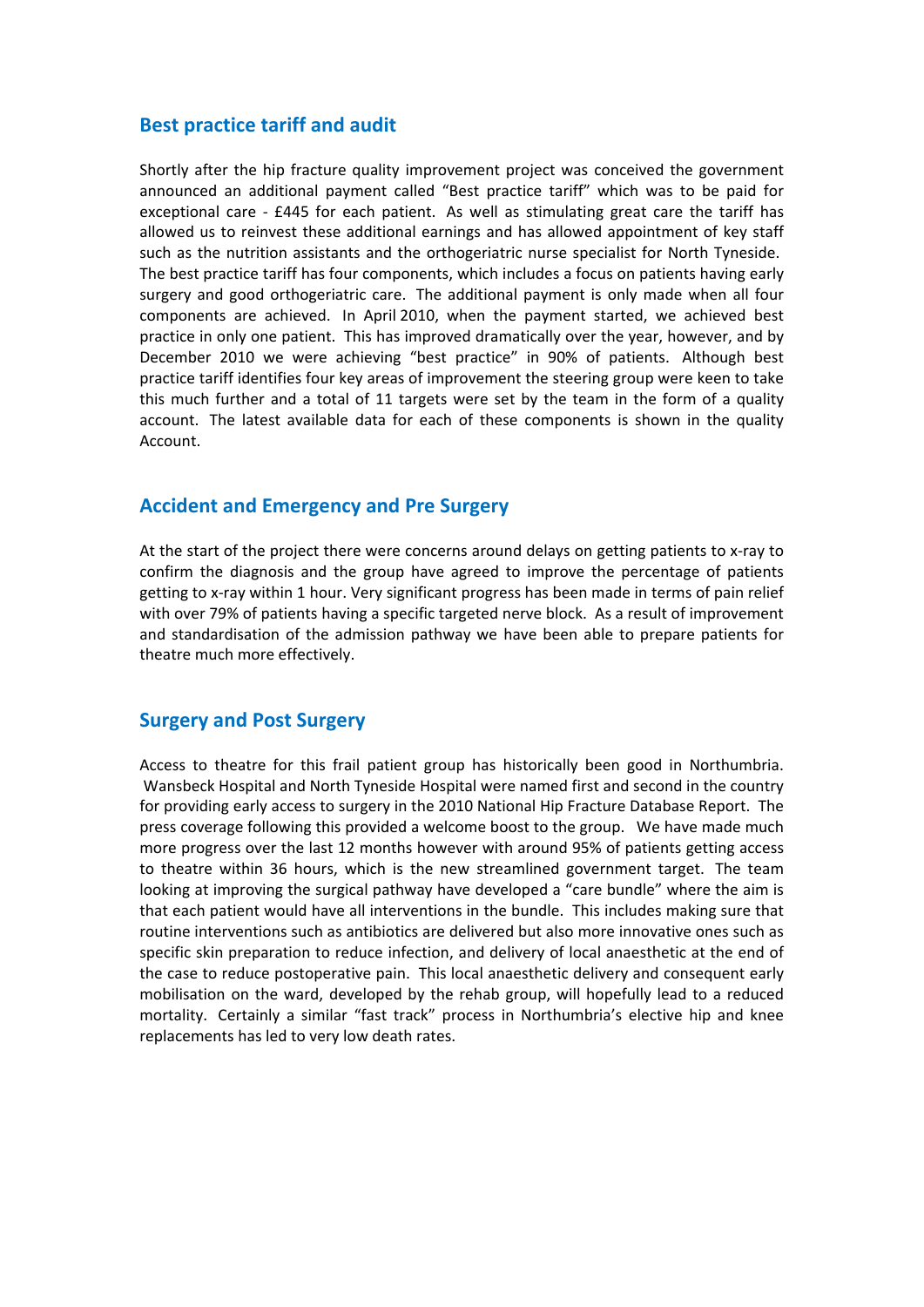# **Acute rehabilitation / orthopaedic ward and discharge**

This group has made progress in the following areas:

- i. Training health care assistants in rehabilitation and the use of mobility prompts.
- ii. Improving communication with clearer post-op instructions from surgeons' to ward staff, to allow for early mobilisation.
- iii. Introduction of rehabilitation standards. This has led to 100% of eligible patients being mobilised on the first day following surgery with an increasing proportion being mobilised actually on the day of surgery. This has significant benefits for the patient in terms of reducing complications like chest infections.
- iv. This group have also taken on patient information and together with the *patient experience group*, have produced an excellent hand book for patients and their carers.

#### **Post acute ward phase/community**

The length of stay in hospital for this group is around 30 days. It has become clear from discussion with patients and carers over the last year that most find this length of stay too long and they are keen to get home earlier. Historically the continuation of care between the acute hospital and the community has been fragmented and the group have launched a proposal for an early discharge scheme. This essentially is an "in reach" scheme where patients can be taken home early but given additional support in terms of physiotherapy, social care and occupational therapy. This should allow a significant reduction in length of stay. The business case aims for a reduction of 5 days although a similar scheme in the stroke community reduced length of stay by 13 days. The strength of this proposal was given a boost when it was awarded the Transforming Community Services prize by the Strategic Health Authority and a grant of £50,000 was awarded to pump prime the scheme. We will hopefully make further progress in the year to come. It should produce a dramatic benefit for patients.

#### **Summary**

This has been a strong start to the programmes work. There have been clear improvements made right across the patient pathway and in the experience the patient has. Over the next year we will be planning to consolidate all of these improvements into practice and the group will also be pushing forward the early discharge scheme, which should provide further benefits.